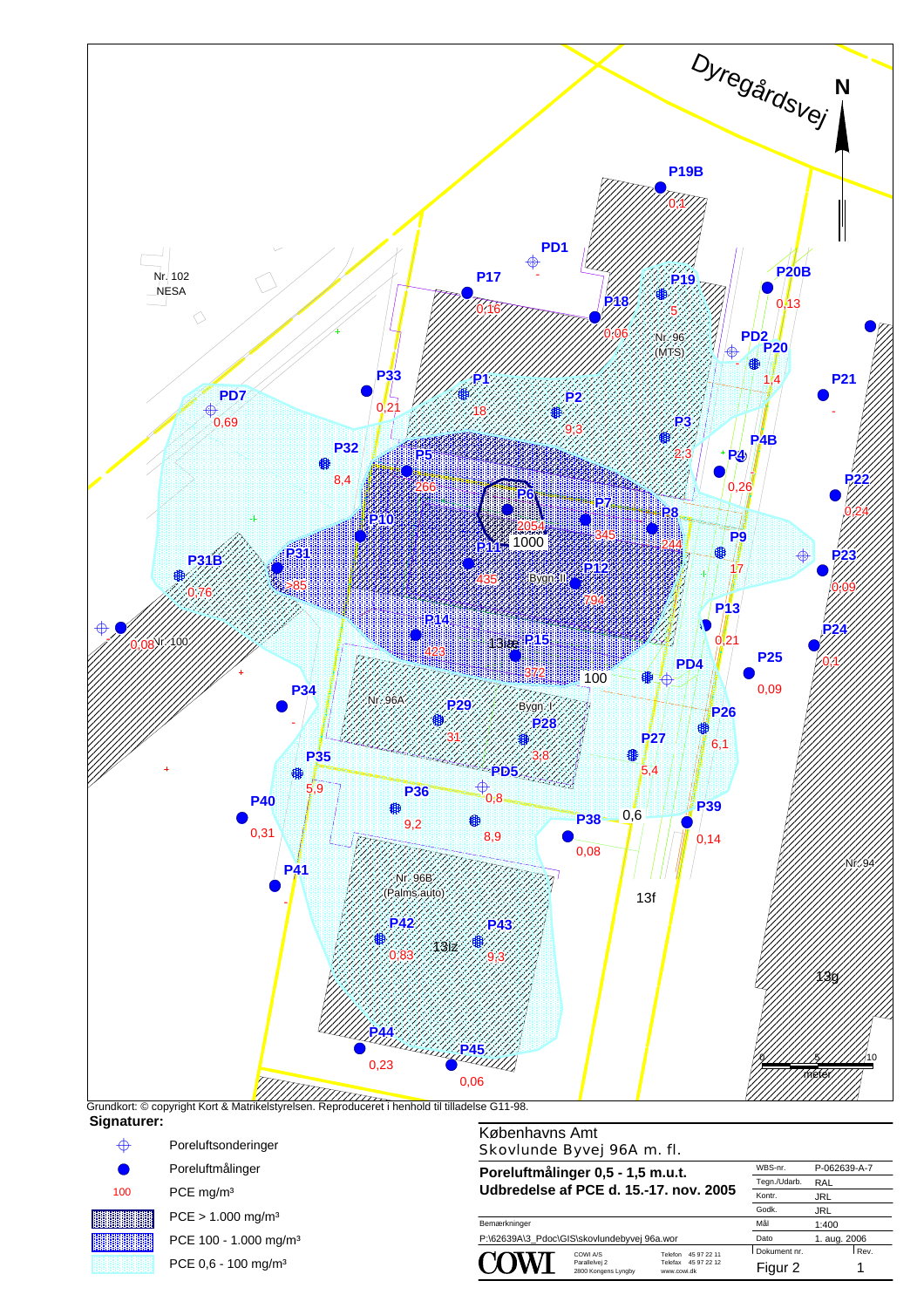



**Poreluftsonderinger 0,5 - 1,5 m.u.t. Udbredelse af TCE d. 15.-17. nov. 2006**

Bemærkninger P:\62639A\3\_Pdoc\GIS\skovlundebyvej 96a.wor Dato 1. aug. 2006<br>
NATION COWLAS Telefon 45.97.22.11 Dokument nr. Rev

Parallelvej 2<br>2800 Kongens Lyngby

Telefon www.cowi.dk 45 97 22 12 45 97 22 11 Telefax COWI A/S Dokument nr. Rev. Dato Figur 3 1 1:400

Mål

Godk. Kontr. JRL JRL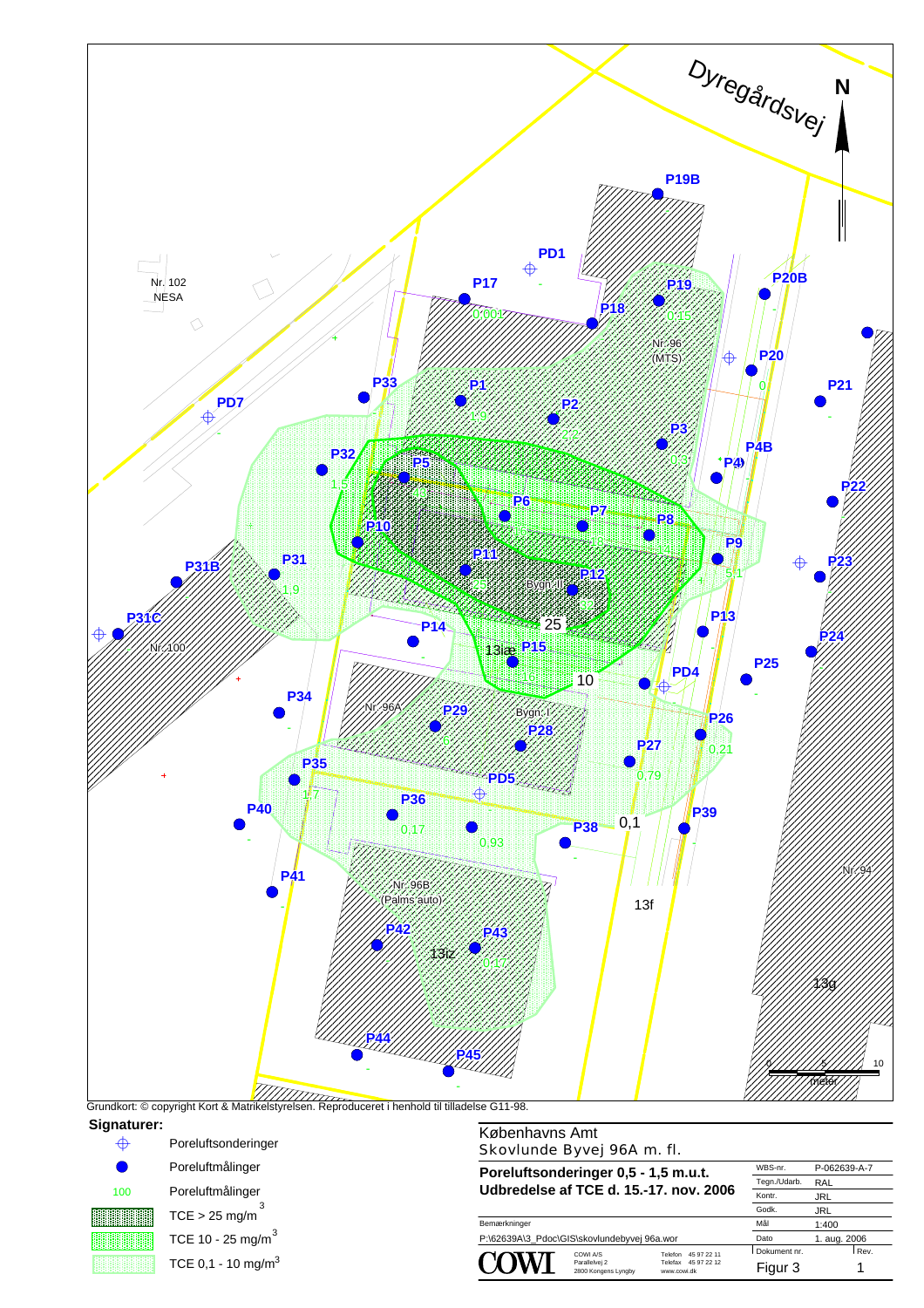

|  |  |  | Signaturer: |  |
|--|--|--|-------------|--|
|  |  |  |             |  |

- Boringer (B)  $\oplus$
- Poreluftsonderinger (PD)  $\bullet$
- 10
- Dybde m.u.t. *<sup>100</sup>*
	- *100* PCE

*100 100*

 $mg/m<sup>3</sup>$ 

*100* PID

**TCE** 

Trans-1,2-dichlorethylene CIS-1,2-dichlorethylene

## Skovlunde Byvej 96A m. fl. **Plac og** n

| <b>Placering af poreluftsonderinger</b>     |                                                 | WBS-nr.<br>Tegn./Udarb.                                         | p-062639-a-7<br>RAL |              |  |
|---------------------------------------------|-------------------------------------------------|-----------------------------------------------------------------|---------------------|--------------|--|
| og maksimale koncentrationer                |                                                 | Kontr.                                                          | <b>JRL</b>          |              |  |
| i sandlaget 7-12 m u.t. nov. 2005           |                                                 |                                                                 | Godk.               | <b>JRL</b>   |  |
| Bemærkninger                                |                                                 |                                                                 | Mål                 | 1:400        |  |
| P:\62639A\3_Pdoc\GIS\skovlundebyvej 96a.wor |                                                 |                                                                 | Dato                | 7. jul. 2006 |  |
|                                             | COWLA/S<br>Parallelvei 2<br>2800 Kongens Lyngby | 45 97 22 11<br>Telefon<br>45 97 22 12<br>Telefax<br>www.cowi.dk | Dokument nr.        | Rev.         |  |
|                                             |                                                 |                                                                 | Figur 4             |              |  |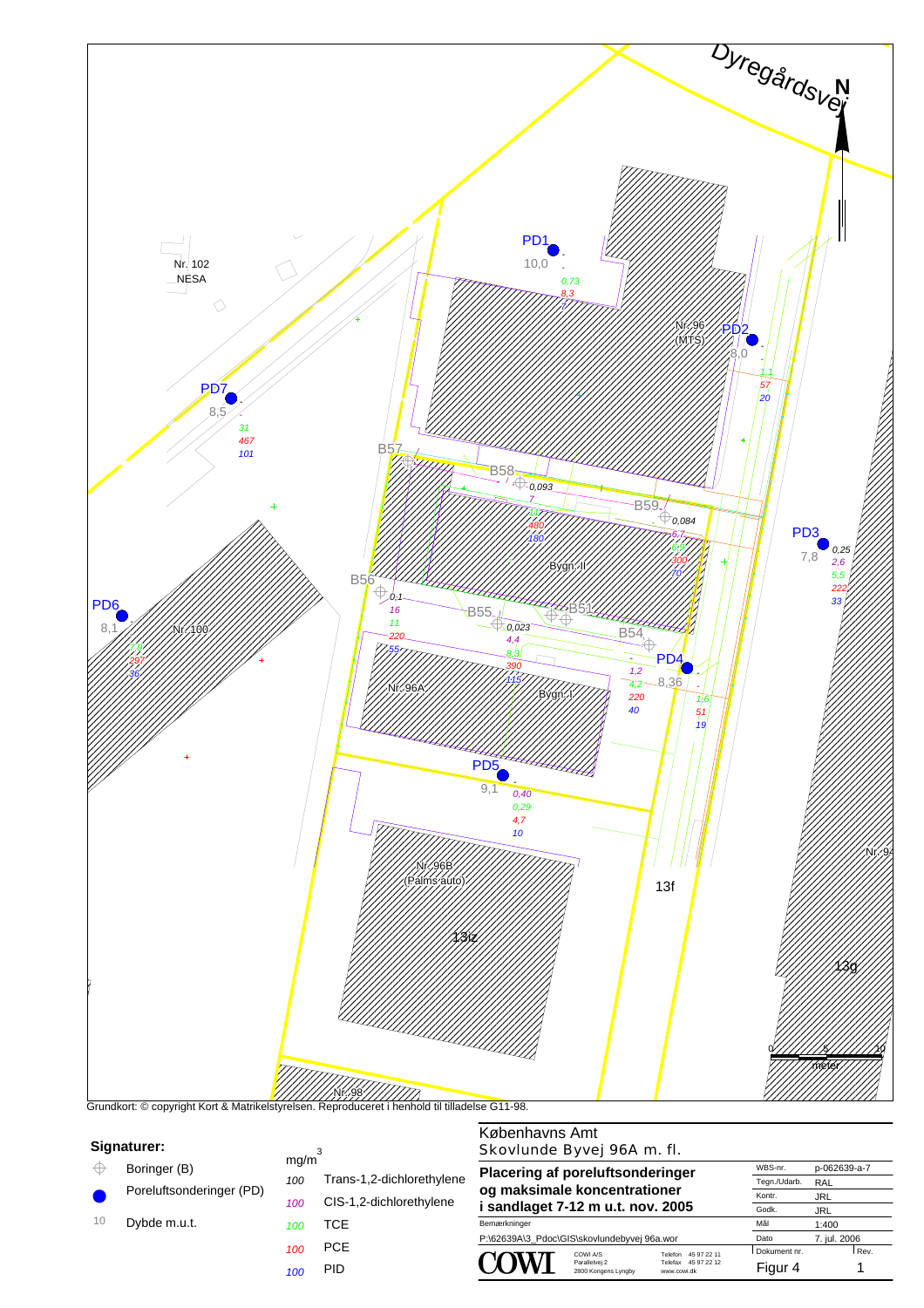

## **Signaturer:**

- $\quad \bigoplus$  Poreluftsonderinger (PD)
- Poreluftmålinger, dec. 2005 (P) ●
- $\overline{\mathbf{v}}$ Tidl. poreluftmålinger, 1997-1998 (PL)
- 5,9 PCE mg/m<sup>3</sup>, 2005
- *5,9* PCE mg/m³, 1997 / 1998

## Københavns Amt Skovlunde Byvej 96A m. fl.

| Sammenstilling af nye og<br>gamle poreluftmålinger |                                                 |                                                                 | WBS-nr.       | P-062639-A-7 |
|----------------------------------------------------|-------------------------------------------------|-----------------------------------------------------------------|---------------|--------------|
|                                                    |                                                 |                                                                 | Tegn./Udarb.  | RAL          |
|                                                    |                                                 |                                                                 | Kontr.        | <b>JRL</b>   |
|                                                    |                                                 |                                                                 | Godk.         | <b>JRL</b>   |
| Bemærkninger                                       |                                                 |                                                                 | Mål           | 1:400        |
| P:\62639A\3 Pdoc\GIS\skovlundebyvej 96a.wor        |                                                 | Dato                                                            | 17. nov. 2006 |              |
|                                                    | COWLA/S<br>Parallelvei 2<br>2800 Kongens Lyngby | 45 97 22 11<br>Telefon<br>45 97 22 12<br>Telefax<br>www.cowi.dk | Dokument nr.  | Rev.         |
|                                                    |                                                 |                                                                 | Figur 10      |              |